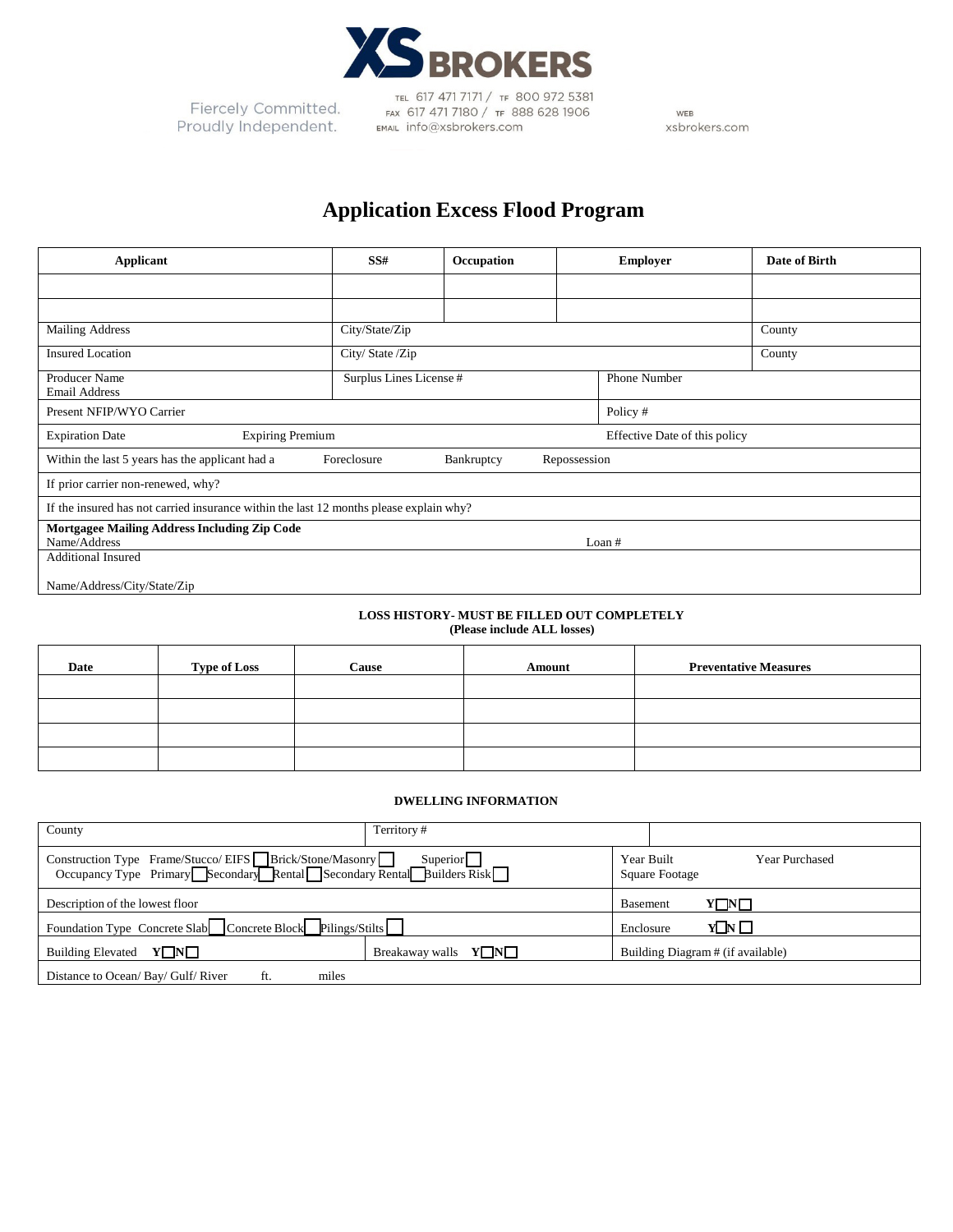## **UNDERWRITING INFORMATION**

| Maximum Underlying Limits Carried | $N \Box$              |              | Building: Est. Replacement Cost |            |
|-----------------------------------|-----------------------|--------------|---------------------------------|------------|
| NFIP/WYO Program                  | Regular               | Preferred    | <b>Building Limit Requested</b> |            |
| Number of Families                | Single Family         | $2-4$ Family | <b>Contents Estimated Cost</b>  |            |
| Number of Floors                  | Condominium Unit      |              | <b>Contents Limit Requested</b> |            |
| <b>Basement</b>                   | Finished              | Unfinished   |                                 |            |
| <b>Flood Zone</b>                 | Pre Firm<br><b>OR</b> | Post Firm    | <b>Elevation Difference</b>     | $(+/-BFE)$ |

**Maximum Available Underlying Limits Must Be Carried At All Times During The Policy Term**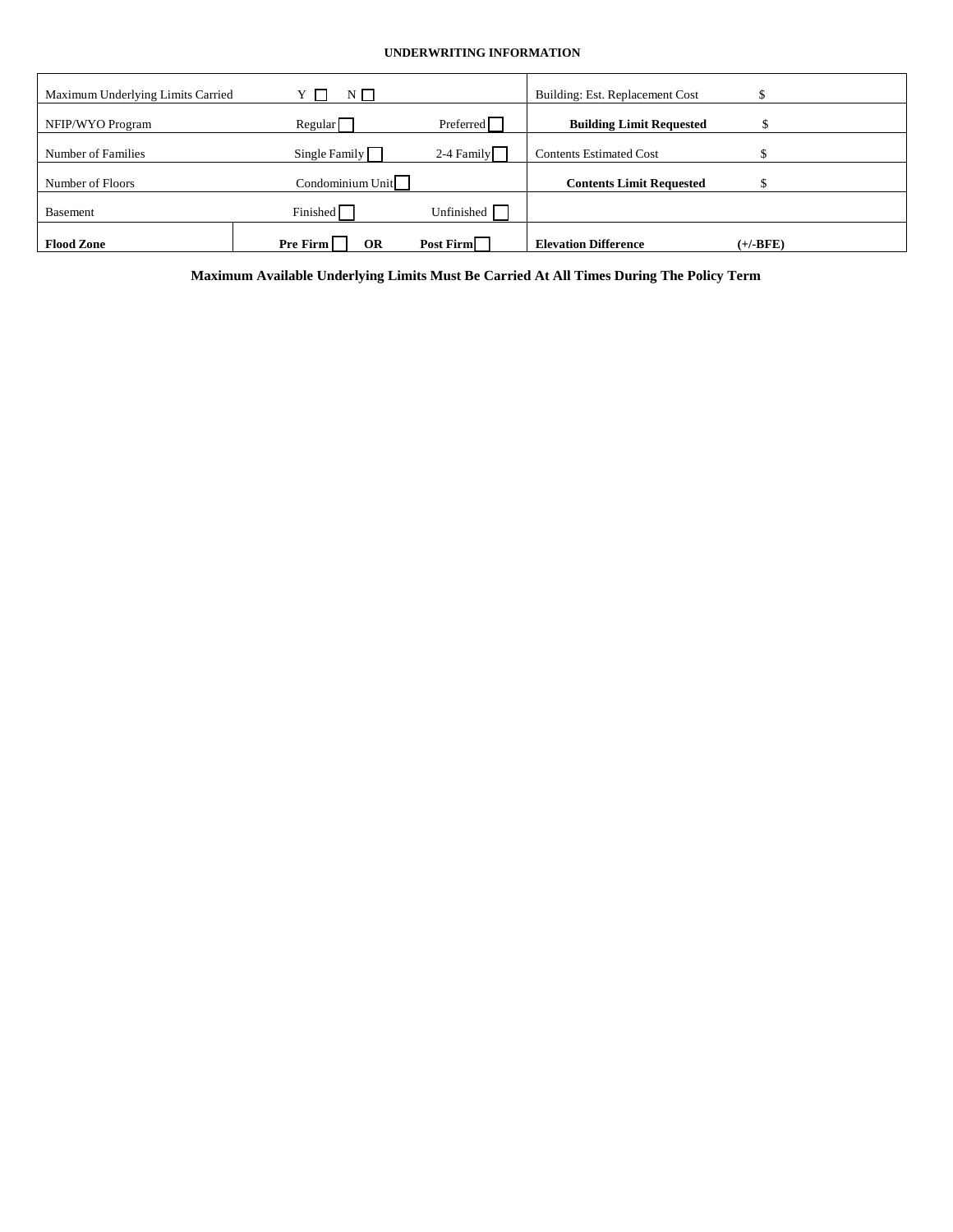**NOTICE OF INSURANCE INFORMATION PRACTICES:** Personal information about you may be collected from persons other than you. Such information, as well as other personal and privileged information, collected by us or your agent may, in certain circumstances, be disclosed to third parties. You have the right to review your personal information in our files and can request correction of any inaccuracies. A more detailed description of your rights and our practices regarding such information is available upon request. Contact your agent/broker for instruction on how to submit a request to us.

**NOTICE TO ARKANSAS APPLICANTS:** "ANY PERSON WHO KNOWINGLY PRESENTS A FALSE OR FRAUDULENT CLAIM FOR PAYMENT OF A LOSS OR BENEFIT, OR KNOWINGLY PRESENTS FALSE INFORMATION IN AN APPLICATION FOR INSURANCE IS GUILTY OF A CRIME AND MAY BE SUBJECT TO FINES AND CONFINEMENT IN PRISON."

**NOTICE TO COLORADO APPLICANTS**: "IT IS UNLAWFUL TO KNOWINGLY PROVIDE FALSE, INCOMPLETE, OR MISLEADING FACTS OR INFORMATION TO AN INSURANCE COMPANY FOR THE PURPOSE OF DEFRAUDING OR ATTEMPTING TO DEFRAUD THE COMPANY. PENALTIES MAY INCLUDE IMPRISONMENT, FINES, DENIAL OF INSURANCE, AND CIVIL DAMAGES. ANY INSURANCE COMPANY OR AGENT OF AN INSURANCE COMPANY WHO KNOWINGLY PROVIDES FALSE, INCOMPLETE, OR MISLEADING FACTS OR INFORMATION TO A POLICYHOLDER OR CLAIMANT FOR THE PURPOSE OF DEFRAUDING OR ATTEMPTING TO DEFRAUD THE POLICYHOLDER OR CLAIMANT WITH REGARD TO A SETTLEMENT OR AWARD PAYABLE FROM INSURANCE PROCEEDS SHALL BE REPORTED TO THE COLORADO DIVISION OF INSURANCE WITHIN THE DEPARTMENT OF REGULATORY AGENCIES."

**NOTICE TO DISTRICT OF COLUMBIA APPLICANTS:** "WARNING: IT IS A CRIME TO PROVIDE FALSE OR MISLEADING INFORMATION TO AN INSURER FOR THE PURPOSE OF DEFRAUDING THE INSURER OR ANY OTHER PERSON. PENALTIES INCLUDE IMPRISONMENT AND/OR FINES. IN ADDITION, AN INSURER MAY DENY INSURANCE BENEFITS IF FALSE INFORMATION MATERIALLY RELATED TO A CLAIM WAS PROVIDED BY THE APPLICANT."

**NOTICE TO FLORIDA APPLICANTS**: "ANY PERSON WHO KNOWINGLY AND WITH INTENT TO INJURE, DEFRAUD, OR DECEIVE ANY INSURER FILES A STATEMENT OF CLAIM OR AN APPLICATION CONTAINING ANY FALSE, INCOMPLETE, OR MISLEADING INFORMATION IS GUILTY OF A FELONY OF THE THIRD DEGREE."

**NOTICE TO KENTUCKY APPLICANTS:** "ANY PERSON WHO KNOWINGLY AND WITH INTENT TO DEFRAUD ANY INSURANCE COMPANY OR OTHER PERSON FILES AN APPLICATION FOR INSURANCE CONTAINING ANY MATERIALLY FALSE INFORMATION OR CONCEALS, FOR THE PURPOSE OF MISLEADING, INFORMATION CONCERNING ANY FACT MATERIAL THERETO COMMITS A FRAUDULENT INSURANCE ACT, WHICH IS A CRIME."

**NOTICE TO LOUISIANA APPLICANTS:** "ANY PERSON WHO KNOWINGLY PRESENTS A FALSE OR FRAUDULENT CLAIM FOR PAYMENT OF A LOSS OR BENEFIT OR KNOWINGLY PRESENTS FALSE INFORMATION IN AN APPLICATION FOR INSURANCE IS GUILTY OF A CRIME AND MAY BE SUBJECT TO FINES AND CONFINEMENT IN PRISON."

**NOTICE TO MAINE APPLICANTS:** "IT IS A CRIME TO KNOWINGLY PROVIDE FALSE, INCOMPLETE OR MISLEADING INFORMATION TO AN INSURANCE COMPANY FOR THE PURPOSE OF DEFRAUDING THE COMPANY. PENALTIES MAY INCLUDE IMPRISONMENT, FINES OR A DENIAL OF INSURANCE BENEFITS."

**NOTICE TO MINNESOTA APPLICANTS:** "A PERSON WHO SUBMITS AN APPLICATION OR FILES CLAIM WITH INTENT TO DEFRAUD OR HELPS COMMIT A FRAUD AGAINST AN INSURER IS GUILTY OF A CRIME."

**NOTICE TO NEW JERSEY APPLICANTS**: "ANY PERSON WHO INCLUDES ANY FALSE OR MISLEADING INFORMATION ON AN APPLICATION FOR AN INSURANCE POLICY IS SUBJECT TO CRIMINAL AND CIVIL PENALTIES."

**NOTICE TO NEW MEXICO APPLICANTS:** "ANY PERSON WHO KNOWINGLY PRESENTS A FALSE OR FRAUDULENT CLAIM FOR PAYMENT OF A LOSS OR BENEFIT OR KNOWINGLY PRESENTS FALSE INFORMATION IN AN APPLICATION FOR INSURANCE IS GUILTY OF A CRIME AND MAY BE SUBJECT TO CIVIL FINES AND CRIMINAL PENALTIES."

**NOTICE TO NEW YORK APPLICANTS**: "ANY PERSON WHO KNOWINGLY AND WITH INTENT TO DEFRAUD ANY INSURANCE COMPANY OR OTHER PERSON FILES AN APPLICATION FOR INSURANCE OR STATEMENT OF CLAIM CONTAINING ANY MATERIALLY FALSE INFORMATION, CONCEALS FOR THE PURPOSE OF MISLEADING, INFORMATION CONCERNING ANY FACT MATERIAL THERETO, COMMITS A FRAUDULENT INSURANCE ACT, WHICH IS A CRIME, AND SHALL ALSO BE SUBJECT TO A CIVIL PENALTY NOT TO EXCEED FIVE THOUSAND DOLLARS AND THE STATED VALUE OF THE CLAIM FOR EACH SUCH VIOLATION."

**NOTICE TO OHIO APPLICANTS**: "ANY PERSON WHO, WITH INTENT TO DEFRAUD OR KNOWING THAT HE IS FACILITATING A FRAUD AGAINST AN INSURER, SUBMITS AN APPLICATION OR FILES A CLAIM CONTAINING A FALSE OR DECEPTIVE STATEMENT IS GUILTY OF INSURANCE FRAUD."

**NOTICE TO OKLAHOMA APPLICANTS:** "WARNING: ANY PERSON WHO KNOWINGLY, AND WITH INTENT TO INJURE, DEFRAUD OR DECEIVE ANY INSURER, MAKES ANY CLAIM FOR THE PROCEEDS OF AN INSURANCE POLICY CONTAINING ANY FALSE, INCOMPLETE OR MISLEADING INFORMATION IS GUILTY OF A FELONY."

**NOTICE TO PENNSYLVANIA APPLICANTS:** "ANY PERSON WHO KNOWINGLY AND WITH INTENT TO DEFRAUD ANY INSURANCE COMPANY OR OTHER PERSON FILES AN APPLICATION FOR INSURANCE OR STATEMENT OF CLAIM CONTAINING ANY MATERIALLY FALSE INFORMATION OR CONCEALS FOR THE PURPOSE OF MISLEADING, INFORMATION CONCERNING ANY FACT MATERIAL THERETO COMMITS A FRAUDULENT INSURANCE ACT, WHICH IS A CRIME AND SUBJECTS SUCH PERSON TO CRIMINAL AND CIVIL PENALTIES."

**NOTICE TO VIRGINIA APPLICANTS:** "IT IS A CRIME TO KNOWINGLY PROVIDE FALSE, INCOMPLETE OR MISLEADING INFORMATION TO AN INSURANCE COMPANY FOR THE PURPOSE OF DEFRAUDING THE COMPANY. PENALTIES INCLUDE IMPRISONMENT, FINES AND DENIAL OF INSURANCE BENEFITS."

**NOTICE TO WEST VIRGINIA APPLICANTS:** "ANY PERSON WHO KNOWINGLY PRESENTS A FALSE OR FRAUDULENT CLAIM FOR PAYMENT OF A LOSS OR BENEFIT OR KNOWINGLY PRESENTS FALSE INFORMATION IN AN APPLICATION FOR INSURANCE IS GUILTY OF A CRIME AND MAY BE SUBJECT TO FINES AND CONFINEMENT IN PRISON."